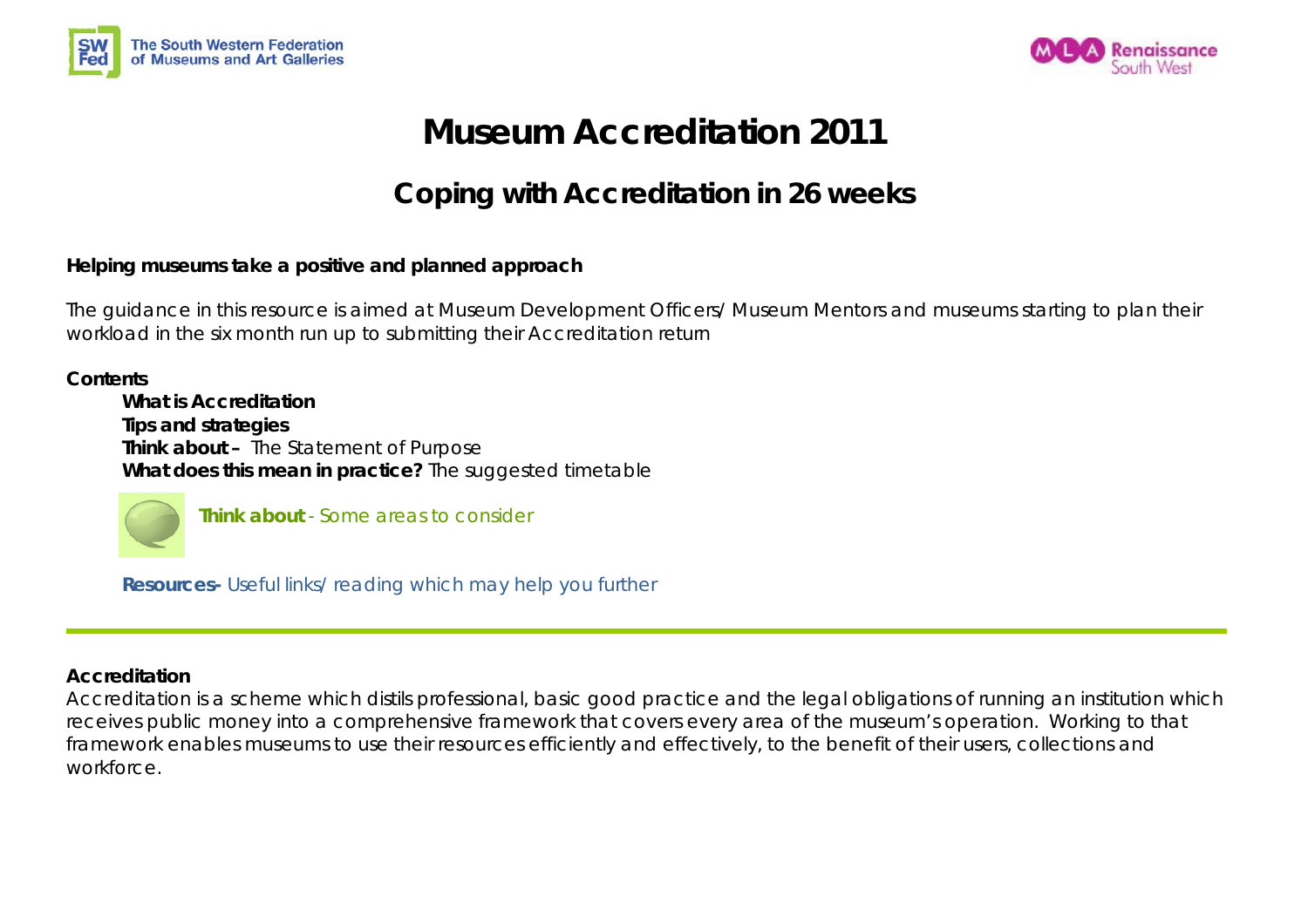Museums are supported in their endeavours to achieve Accreditation. Participation in the scheme is voluntary, though being Accredited brings public and professional recognition, eligibility to apply for certain sources of funding and celebrates the commitment and professionalism of a museum's workforce.

And yet Accreditation is seen by many as a bureaucratic set of demands that get in the way of running the museum. How to overcome this?

#### **Tips and strategies**

- Regard Accreditation as a framework to structure your work rather than a set of requirements and a pile of policy documents to gather together at a point six months after the invitation to submit has been received and then leave on a shelf to gather dust.
- As a framework it impacts on everybody involved in running the museum, so share the vision and the workload with others. Convene an Accreditation project team.
- Recognise that your museum is already working to many of the standards required. Commit this existing policy and practice to paper, check it against the Standard, make it available to the workforce and hey presto you can tick another box on the Accreditation return.
- As a framework, Accreditation is an ongoing way of working, not a six months prescription for stress. Do not wait for the invitation to submit a return to drop into your inbox, but keep the requirements in mind throughout the year and keep everything up to date as you go along.
- Ask for help: if you have one, keep in touch with your Museum Mentor throughout the year. Contact your Museum Development Officer and the Accreditation Adviser for the South East, East Midlands and East of England (Elaine Sansom at elaineconsult@f2s.com). Attend meetings of your county or regional museum group. Keep an eye out on the SHARE website (www.sharemuseumseast.org.uk )for downloadable resources (for all) and training opportunities (for those in the East of England).
- Use the guidance and resources available.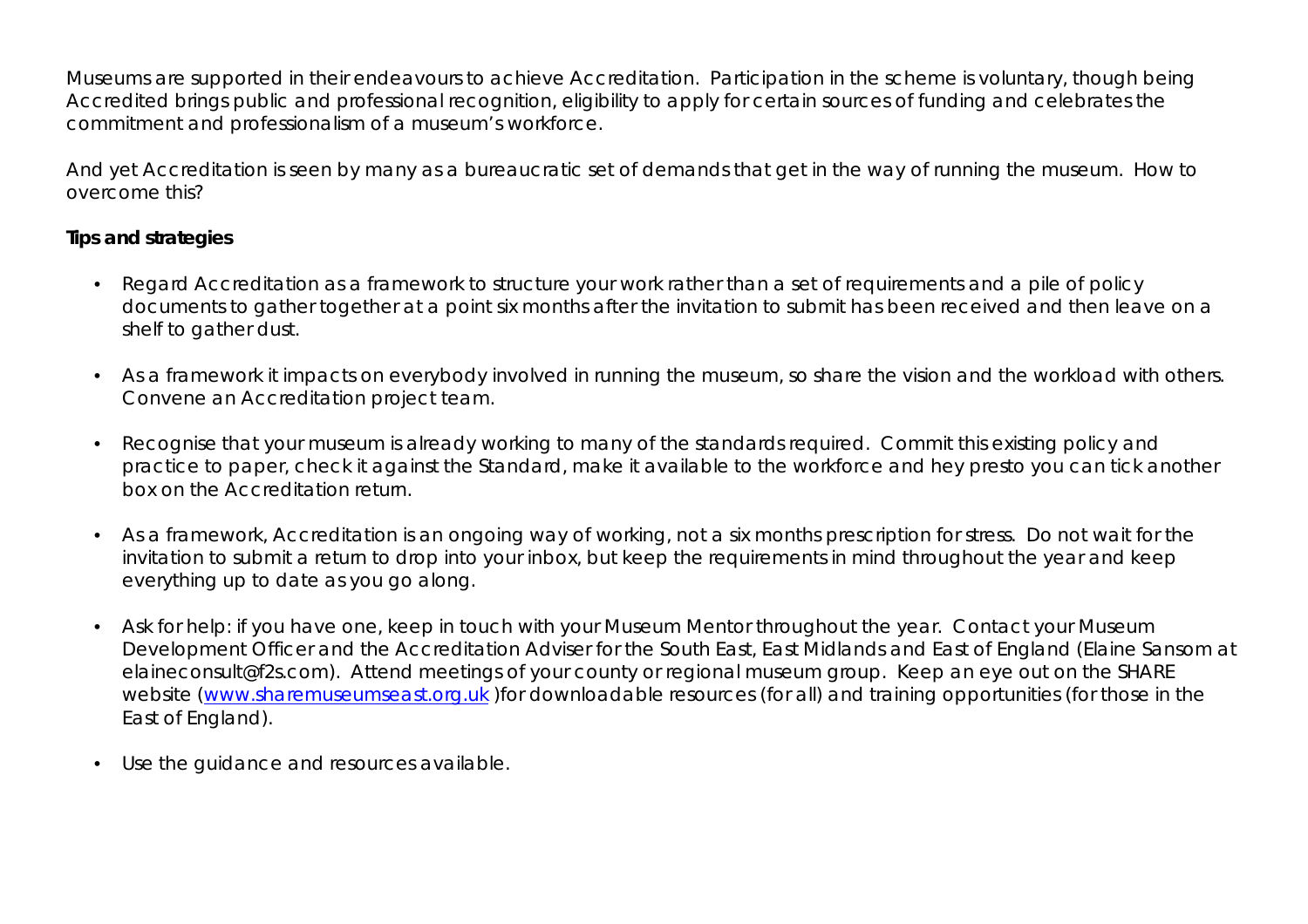- Plan your approach to submitting your Accreditation return. The timetable below is just an illustration your Accreditation project team will have to set actual dates at its first meeting and monitor these at regular intervals during the six months of the application period. Be certain to plan in:
	- The Governing Body's meeting cycle several documents need formal approval
	- Public and team member holidays
	- Team members' other commitments to the museum and the world outside
	- The availability of your Museum mentor (if applicable)
	- Contingency time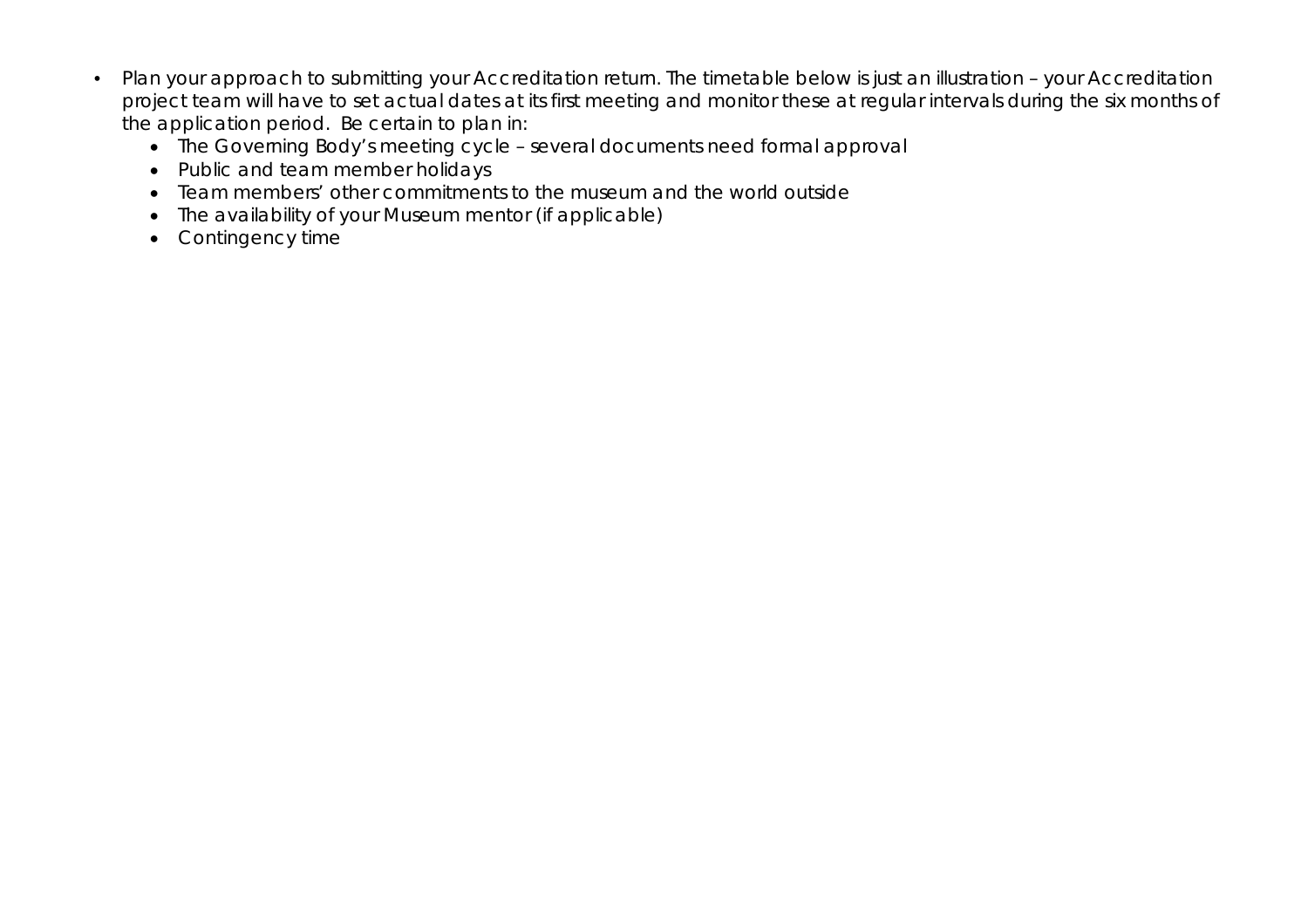#### **The Statement of Purpose**

Take time once every 2 years or so, certainly before you begin working on your Accreditation return or a major planning cycle, to step back as an organisation and consider the role and purpose of your museum, the collections it holds, the people who use it. Involve as many of your governing body, workforce and even your users in this process either through one big meeting or several smaller gatherings.

If your museum's statement of purpose is in need of updating this is a good way to do it. If the statement of purpose has been reviewed recently this is a good way of unpicking and sharing what it actually means for the collections, the services and the workforce.

Ask the gathering:

What is the purpose of the museum?

How do the collections fulfil that purpose? Does the collection need to develop to meet that purpose? Are there elements of it that do not meet that purpose? Is the collection in a fit state to meet the purpose and is it accessible enough?

How do the museum's public activities help meet that purpose? Exhibitions, learning programmes, lectures and other activities, outreach, publications, loans are just some of the things to consider.

What resources – staff, volunteers, buildings, cash – are there to devote to that purpose? Do people have the skills and direction they need? Are the buildings secure and in a good state of repair? Is the organisation's structure fit for purpose and are the finances understood?

Keep coming back to the purpose of the museum: emphasis may change, people will have different views. By the end of the discussion you will be able to see how everything the museum does is geared towards the STATEMENT OF PURPOSE which is at the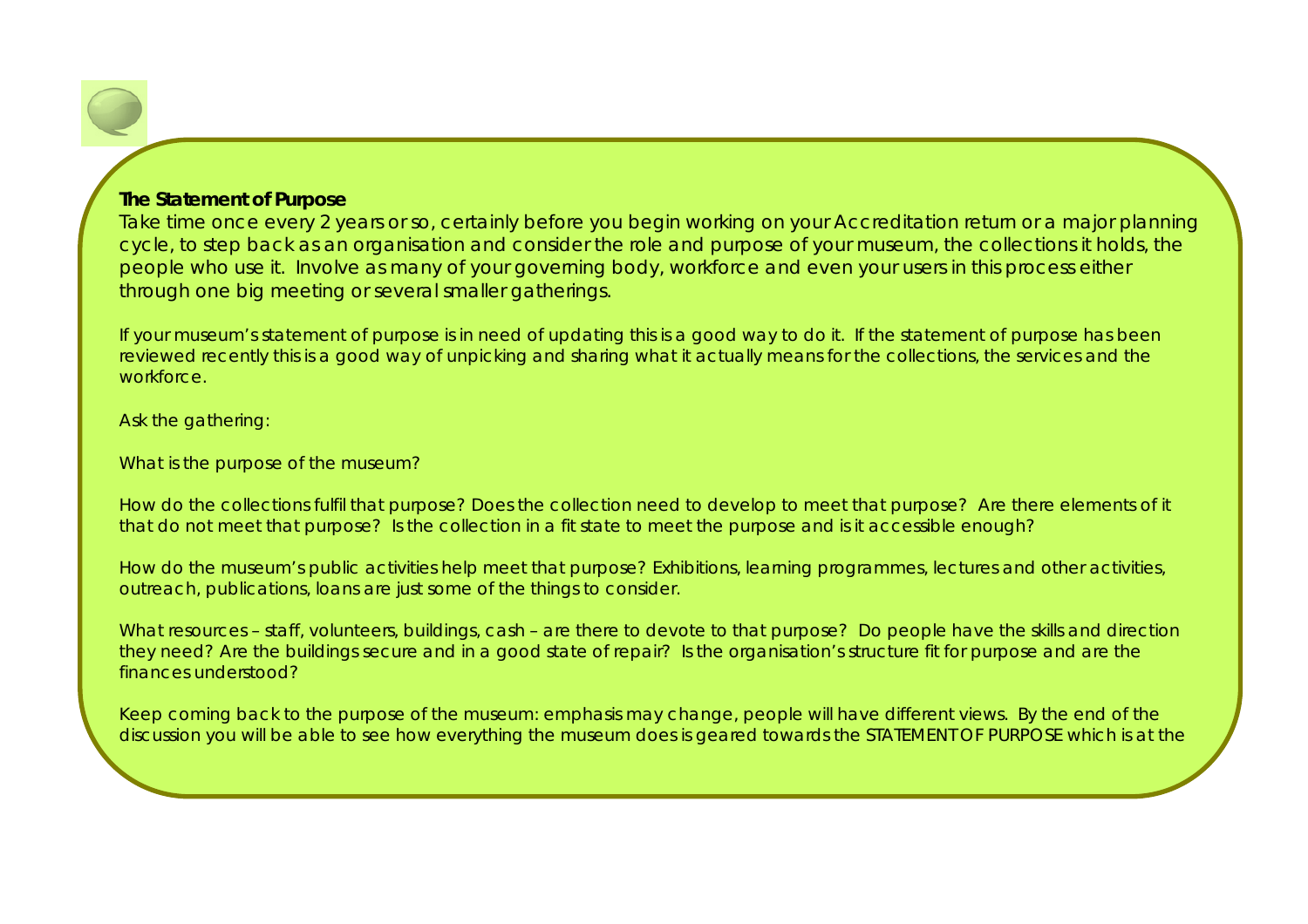## **Suggested timetable**

| When by         | <b>What</b>                                                                                                                                                                                                            | <b>Who</b>                                                       | <b>Why</b>                                                                                                                                                                                                         |
|-----------------|------------------------------------------------------------------------------------------------------------------------------------------------------------------------------------------------------------------------|------------------------------------------------------------------|--------------------------------------------------------------------------------------------------------------------------------------------------------------------------------------------------------------------|
| Week 1          | The invitation to submit an<br>Accreditation return arrives                                                                                                                                                            | <b>Arts Council England</b>                                      | To provide a widely recognised mark of quality<br>for museums in the UK                                                                                                                                            |
| Week 1          | Contact your Museum Mentor                                                                                                                                                                                             | Curator                                                          | To invite them to the museum, preferably to the<br>meeting of the team that will oversee the<br>Accreditation return.                                                                                              |
| Week 1 to<br>3  | Convene a meeting of the<br>team that will oversee the<br>Accreditation return                                                                                                                                         | ? Governing Body<br>? Management Group<br>?Specific project team | Delegation of tasks, roles and responsibilities<br>$\bullet$<br>To set and agree a timetable for gathering<br>together the evidence required, approving<br>policy documents and filling in the application<br>form |
| Week 1 to<br>3  | Log on to the online application<br>form on the ACE website                                                                                                                                                            | Accreditation project<br>team                                    | To look at the format and interactivity of the<br>application form. It can be added to, saved<br>and edited by anyone your museum authorises<br>as you pull together your application.                             |
| Weeks 2 to<br>6 | Audit existing legal documents,<br>policies, procedures and plans<br>and map them against the<br><b>Accreditation Standard</b><br>1. Organisational health<br>2. Collections management<br>3. Users & their experience | Accreditation project<br>team                                    | To check which you have, which need up<br>dating, which you don't yet have                                                                                                                                         |
| Weeks 2 to<br>6 | Audit any other operations and<br>practices covered by the<br>Standard but not contained<br>within a document                                                                                                          | Accreditation project<br>team                                    | To check that you have the necessary<br>information                                                                                                                                                                |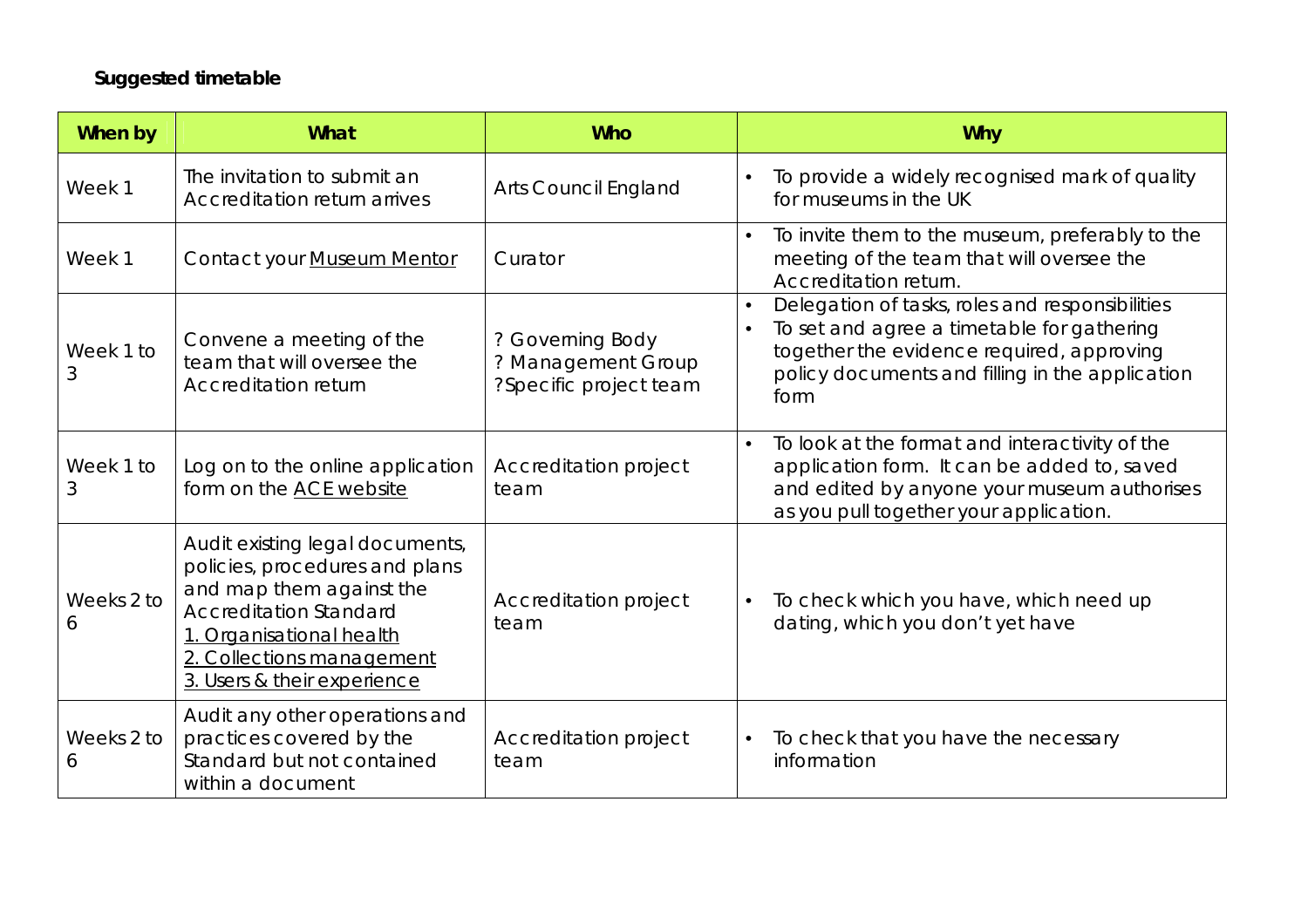| Week 6               | Meeting of the Accreditation<br>project team                                                           | Accreditation project<br>team                                                                                  | To check progress, adjust timetable,<br>Set date for meeting for formal approval of<br>documents (eg Forward Plan, Environmental<br>Sustainability policy |
|----------------------|--------------------------------------------------------------------------------------------------------|----------------------------------------------------------------------------------------------------------------|-----------------------------------------------------------------------------------------------------------------------------------------------------------|
| Weeks 6 to<br>20     | Update, create documents as<br>required                                                                | Accreditation project<br>team and members of<br>the workforce with<br>specific responsibilities                | To have the evidence required to submit with<br>your Accreditation return                                                                                 |
| Week 10<br>(tbc)     | Meeting of the Accreditation<br>project team                                                           | Accreditation project<br>team                                                                                  | To check progress, adjust timetable,                                                                                                                      |
| Weeks 10<br>to<br>24 | Fill in sections of the online<br>application form                                                     | Authorised members of<br>the Accreditation project<br>team                                                     | To progress your application and keep track of<br>what still needs doing                                                                                  |
| Week 14<br>(tbc)     | Meeting of the Accreditation<br>project team                                                           | Accreditation project<br>team                                                                                  | To check progress, adjust timetable,                                                                                                                      |
| Week 22<br>(tbc)     | Meeting of the Governing Body<br><b>OR</b><br>Meeting with the person with<br>delegated responsibility | Governing Body and<br>representatives from the<br>Accreditation project<br>team and workforce (as<br>required) | To approve all new policy documents                                                                                                                       |
| Week 23              | Production and verification of<br>Governing Body minutes                                               | Secretary and Chair of<br>Governing Body or body<br>with delegated power to<br>approve policies                | To verify and sign the minutes as a true record                                                                                                           |
| Week 24              | Meeting of the Accreditation<br>project team                                                           | Accreditation project<br>team                                                                                  | To check that the on line application form is<br>complete<br>To take action on anything that is incomplete                                                |
| Week 25              | Contingency                                                                                            |                                                                                                                |                                                                                                                                                           |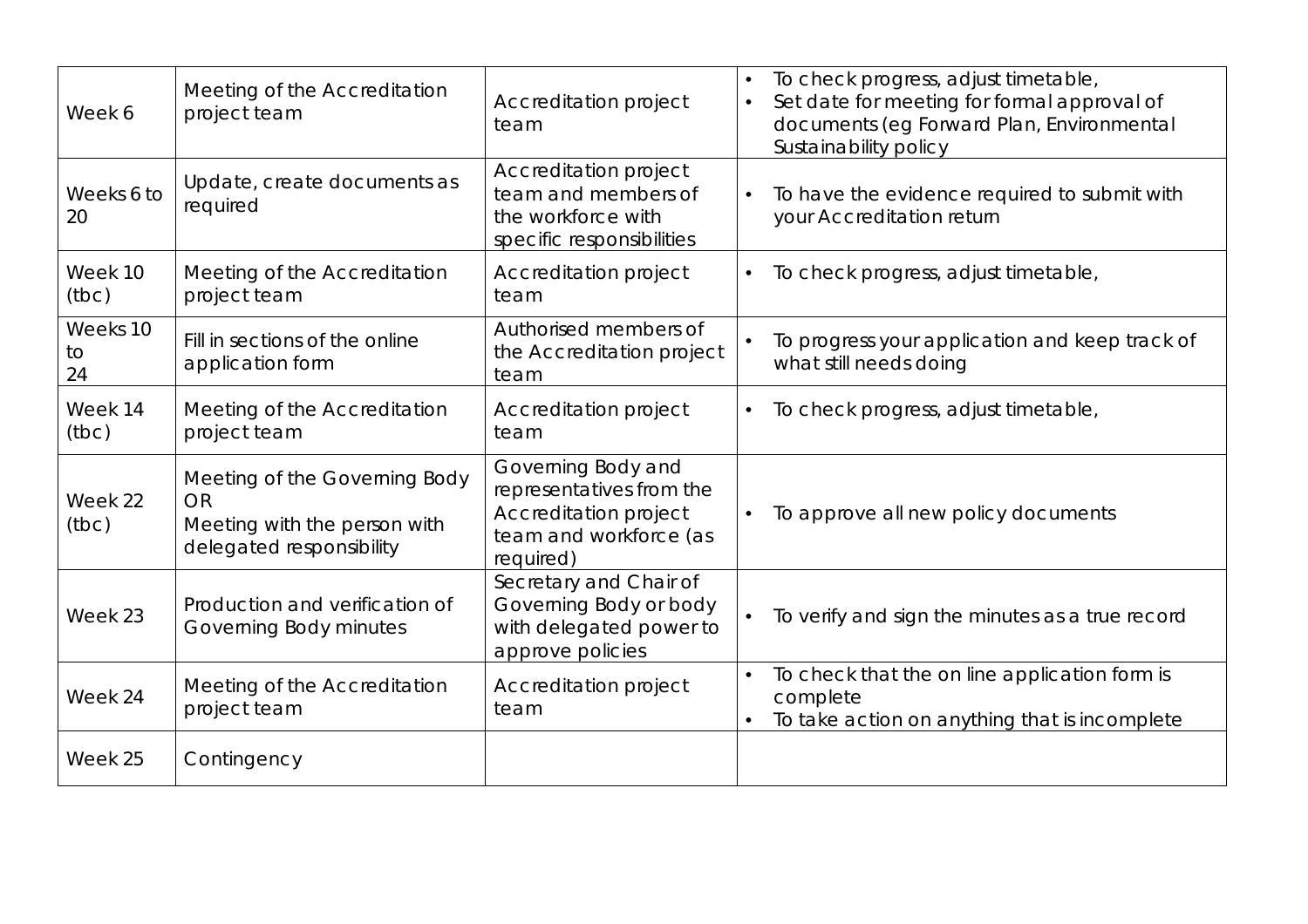| Week 26 | Submit online application form | Accreditation project<br>team | To gain recognition for the professional standards<br>you work to and the quality of the museum<br>service you provide |
|---------|--------------------------------|-------------------------------|------------------------------------------------------------------------------------------------------------------------|
|---------|--------------------------------|-------------------------------|------------------------------------------------------------------------------------------------------------------------|